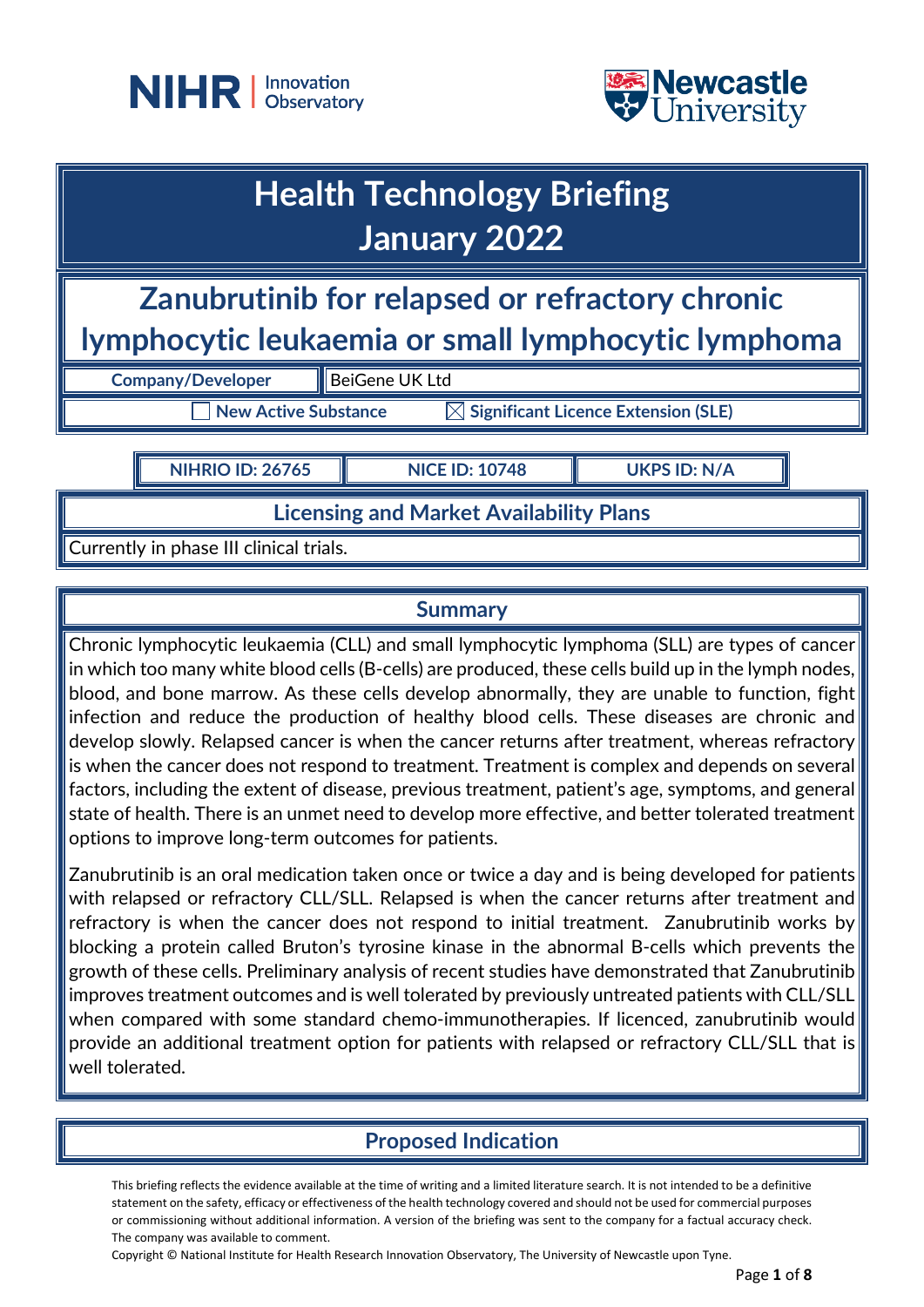

Adults with relapsed or refractory chronic lymphocytic leukaemia (CLL) or small lymphocytic lymphoma  $(SLL).<sup>1</sup>$ 

L

# **Technology**

#### **Description**

Zanubrutinib (Brukinsa, BGB-3111) is a potent and highly selective small molecule Bruton's tyrosine kinase (BTK) inhibitor.2 Zanubrutinib works by binding to and inhibiting BTK which prevents the activation of the B-cell antigen receptor (BCR) signalling pathway. This inhibits B-cell activation and the growth of malignant B-cells which overexpress BTK (which plays an important role in the development, activation, signalling, proliferation, and survival of B-lymphocytes).<sup>2,3</sup>

Zanubrutinib is in phase III clinical development (NCT03734016; ALPINE, NCT04170283) for relapsed or refractory CLL/SLL. It is given as 160mg twice daily.<sup>1,4</sup> The recommended total daily dose of zanubrutinib is 320 mg. The daily dose may be taken either once daily (four 80mg capsules) or divided into two doses of 160 mg twice daily (two 80mg capsules).<sup>5</sup>

#### Key Innovation

Currently available targeted therapies for patients with CLL/SLL are designed to inhibit intracellular signalling pathways, including the B-cell receptor (BCR), that are associated with the disease. However, these existing targeted therapies also inhibit off-target tyrosine kinases causing toxicities. Therefore, there is an unmet need to develop more effective, and better tolerated treatment options to improve long-term outcomes for patients. In an interim analysis of phase III clinical study (ALPINE, NCT03734016) zanubrutinib showed both efficacy and safety advantages in comparison to ibrutinib, as well as improving outcomes.<sup>6</sup>

#### Regulatory & Development Status

Zanubrutinib has EMA and MHRA Marketing Authorisation for the treatment of adults with Waldenström's macroglobulinaemia who have not been treated before and who cannot receive chemoimmunotherapy or in patients who have received at least one prior therapy.<sup>7,8</sup>

Zanubrutinib is in phase III/II clinical development for mantle cell lymphoma, marginal zone lymphoma, and lupus nephritis, amongst others.<sup>9</sup>

## **Patient Group**

#### Disease Area and Clinical Need

Chronic lymphocytic leukaemia (CLL) is the most common type of leukaemia, which affects blood cells in the bone marrow and progresses slowly over time. In CLL too many white blood cells (lymphocytes) are produced, however these are not fully developed and do not function properly. Symptoms include regular infections, anaemia, tiredness, bleeding and bruising easily, high temperature, night sweats, swollen glands and unintentional weight loss.<sup>10,11</sup> Small lymphocytic lymphoma (SLL) is considered the same condition as CLL, as most CLL/SLL patients have abnormal lymphocytes in locations that overlap between the two conditions, including lymph nodes, spleen, blood and bone marrow.12 Risk factors include increased age, being male, having a close relative with CLL, and European descent.<sup>13</sup> Relapsed cancer is when it returns after initial improvement, whereas refractory cancer is cancer that does not respond to treatment.<sup>14,15</sup>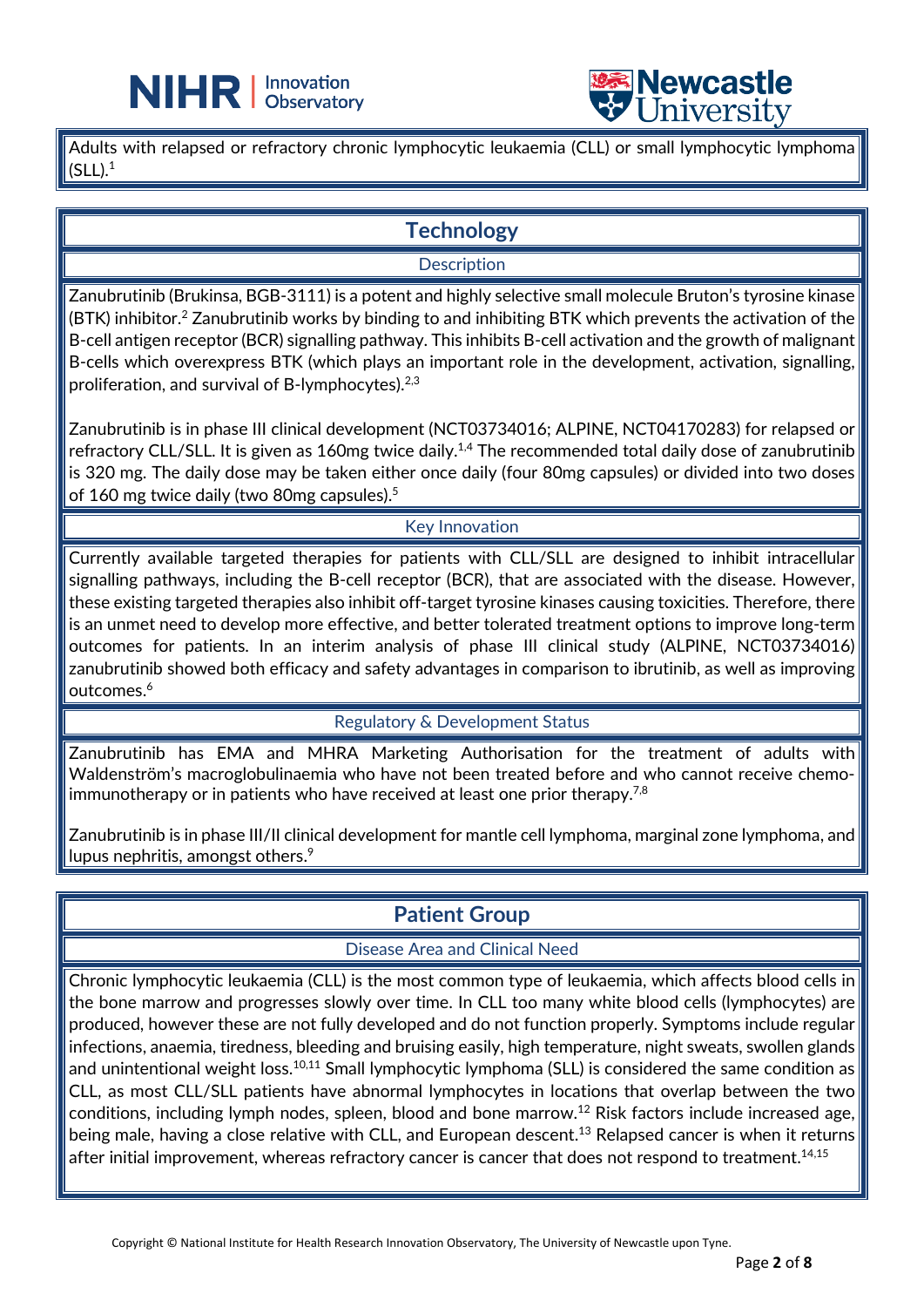# **NIHR** | Innovation



In England, 2020-21, there were 17,230 finished consultant episodes (FCE) of chronic lymphocytic leukaemia of B-cell type (ICD-10 code C91.1) resulting in 13,911 day cases and 10,364 FCE bed days.<sup>16</sup> In the UK there around 3,800 new cases of CLL every year (2016-18).<sup>17</sup>

CLL severely affects quality of life (QoL) in comparison to healthy controls. with factors including higher fatigue, financial difficulties, and anxiety related to health and functional impairment. The most common symptoms include fatigue, pain, insomnia, and appetite loss.<sup>18</sup> An international survey of 1,482 patients (2007) showed that emotional QoL was dramatically lower compared to healthy individuals, with contributing factors being older age, greater fatigue, severity of comorbidities and current treatment. In addition to this, QoL scores were significantly lower among individuals with more advanced cancer stage.<sup>19</sup>

#### Recommended Treatment Options

NICE recommends the following treatments for relapsed or refractory CLL/SLL:<sup>20</sup>

L

- Acalabrutinib monotherapy
- Venetoclax with rituximab
- Venetoclax monotherapy
- Ibrutinib monotherapy
- Idelalisib with rituximab
- Rituximab in combination with fludarabine and cyclophosphamide
- Fludarabine monotherapy

| <b>Clinical Trial Information</b> |                                                                                                                                                                                                                                                                                                                                                     |
|-----------------------------------|-----------------------------------------------------------------------------------------------------------------------------------------------------------------------------------------------------------------------------------------------------------------------------------------------------------------------------------------------------|
| <b>Trial</b>                      | NCT04170283; An Open-label, Multi-center, Long-term Extension Study of<br>Zanubrutinib (BGB-3111) Regimens in Patients With B-cell Malignancies<br>Phase III (Expanded Access) - Enrolling by invitation<br>Location(s): 1 EU country, United Kingdom, United States, Australia, China and<br>South Korea<br>Primary completion date: December 2024 |
| <b>Trial Design</b>               | Non-randomised, open label, single group assignment                                                                                                                                                                                                                                                                                                 |
| Population                        | N=500 (estimated); aged 18 years and older; B-cell malignancies                                                                                                                                                                                                                                                                                     |
| Intervention(s)                   | Experimental: Zanubrutinib<br>160mg zanubrutinib oral capsule twice daily (for a total daily dose of 320mg), or<br>last dose level received in the BeiGene parent study.                                                                                                                                                                            |
| Comparator(s)                     | N/A                                                                                                                                                                                                                                                                                                                                                 |
| Outcome(s)                        | Incidence of Adverse Events (AEs) [Time frame: Up to 5 years]<br>Safety as assessed by incidence of all treatment-emergent adverse events<br>(TEAEs) and serious AEs (SAEs)<br>See trial record for a full list of other outcomes                                                                                                                   |
| Results (efficacy)                |                                                                                                                                                                                                                                                                                                                                                     |
| Results (safety)                  |                                                                                                                                                                                                                                                                                                                                                     |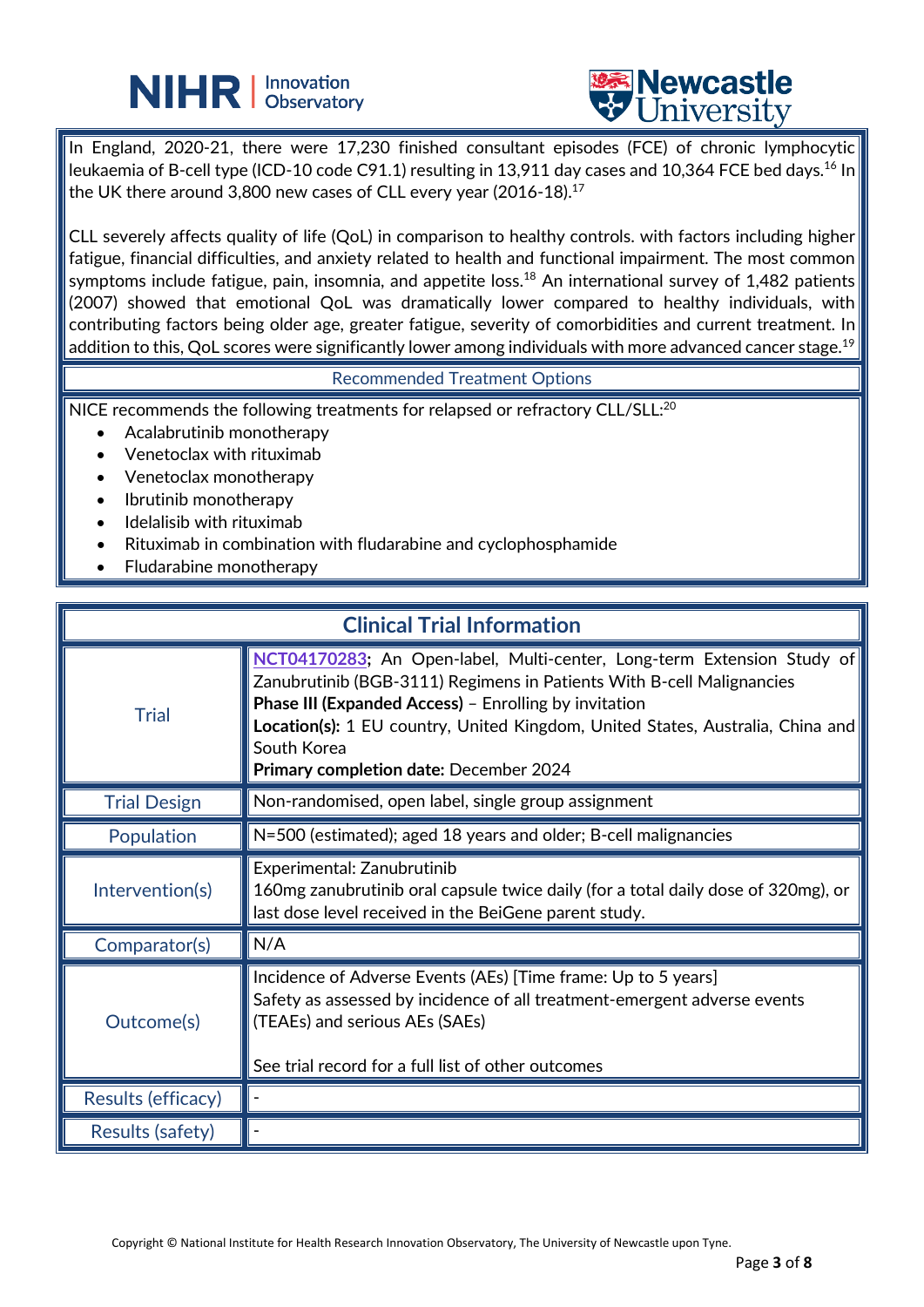



|                     | <b>CHITACTOTA</b>                                                                                                                                                                                                                                                                                                                                                                                                                                                                                                                                                                            |
|---------------------|----------------------------------------------------------------------------------------------------------------------------------------------------------------------------------------------------------------------------------------------------------------------------------------------------------------------------------------------------------------------------------------------------------------------------------------------------------------------------------------------------------------------------------------------------------------------------------------------|
| <b>Trial</b>        | ALPINE; NCT03734016; 2018-001366-42; A Phase 3, Randomized Study of<br>Zanubrutinib (BGB-3111) Compared With Ibrutinib in Patients With<br>Relapsed/Refractory Chronic Lymphocytic Leukemia or Small Lymphocytic<br>Lymphoma<br><b>Phase III - Active, not recruiting</b><br>Location(s): 9 EU countries, United Kingdom, United States and other countries<br>Primary completion date: January 2023                                                                                                                                                                                         |
| <b>Trial Design</b> | Randomised, open label, parallel assignment                                                                                                                                                                                                                                                                                                                                                                                                                                                                                                                                                  |
| Population          | N=652 (actual); aged 18 years and older; relapsed or refractory CLL or SLL                                                                                                                                                                                                                                                                                                                                                                                                                                                                                                                   |
| Intervention(s)     | Zanubrutinib 160mg orally twice daily.                                                                                                                                                                                                                                                                                                                                                                                                                                                                                                                                                       |
| Comparator(s)       | Active comparator ibrutinib 420mg orally once daily.                                                                                                                                                                                                                                                                                                                                                                                                                                                                                                                                         |
| Outcome(s)          | Overall response rate (ORR) determined by investigator assessment [Time<br>frame: Up to 50 months]<br>See trial record for a full list of other outcomes                                                                                                                                                                                                                                                                                                                                                                                                                                     |
|                     |                                                                                                                                                                                                                                                                                                                                                                                                                                                                                                                                                                                              |
| Results (efficacy)  | At a median follow-up of 415 patients at 15 months, ORR was significantly higher<br>with zanubrutinib vs ibrutinib (78.3% vs 62.5%, 2-sided P=0.0006 compared with<br>pre-specified alpha of 0.0099 for interim analysis). ORR was higher in patients<br>with del11q (83.6% vs 69.1%) and del17p (83.3% vs 53.8%) with zanubrutinib, as<br>were overall 12-months PFS (94.9% vs 84.0%, Figure) and OS rates (97.0% vs<br>92.7%). <sup>6</sup>                                                                                                                                                |
| Results (safety)    | The rate of atrial fibrillation/flutter, a pre-specified safety endpoint, was $\parallel$<br>significantly lower with zanubrutinib vs ibrutinib (2.5% vs 10.1%, 2-sided<br>P=0.0014, compared with pre-specified alpha of 0.0099 for interim analysis).<br>Rates of major bleeding (2.9% vs 3.9%), and adverse events leading to<br>discontinuation (7.8% vs 13.0%) or death (3.9% vs 5.8%) were also lower with<br>zanubrutinib. Rate of neutropenia was higher with zanubrutinib (28.4% vs 21.7%),<br>∥while grade ≥3 infections were lower with zanubrutinib (12.7% vs 17.9%). $^{\circ}$ |
|                     |                                                                                                                                                                                                                                                                                                                                                                                                                                                                                                                                                                                              |
| <b>Trial</b>        | NCT02343120; 2016-003364-39; A Phase I/II, Open-Label, Multiple-Dose,<br>Dose Escalation and Expansion Study to Investigate the Safety and<br>Pharmacokinetics of the BTK Inhibitor BGB-3111 in Subjects With B-Cell<br>Lymphoid Malignancies<br>Phase I/II - Completed<br>Location(s): 1 EU country, United Kingdom, United States, Australia, New Zealand<br>and Republic of Korea<br>Primary completion date: March 2021                                                                                                                                                                  |
| <b>Trial Design</b> | Open label single group assignment.                                                                                                                                                                                                                                                                                                                                                                                                                                                                                                                                                          |
| Population          | N=397 (actual); aged 18 years and older; B-lymphoid malignancies                                                                                                                                                                                                                                                                                                                                                                                                                                                                                                                             |
| Intervention(s)     | Experimental: Zanubrutinib<br>160mg zanubrutinib oral capsule twice daily                                                                                                                                                                                                                                                                                                                                                                                                                                                                                                                    |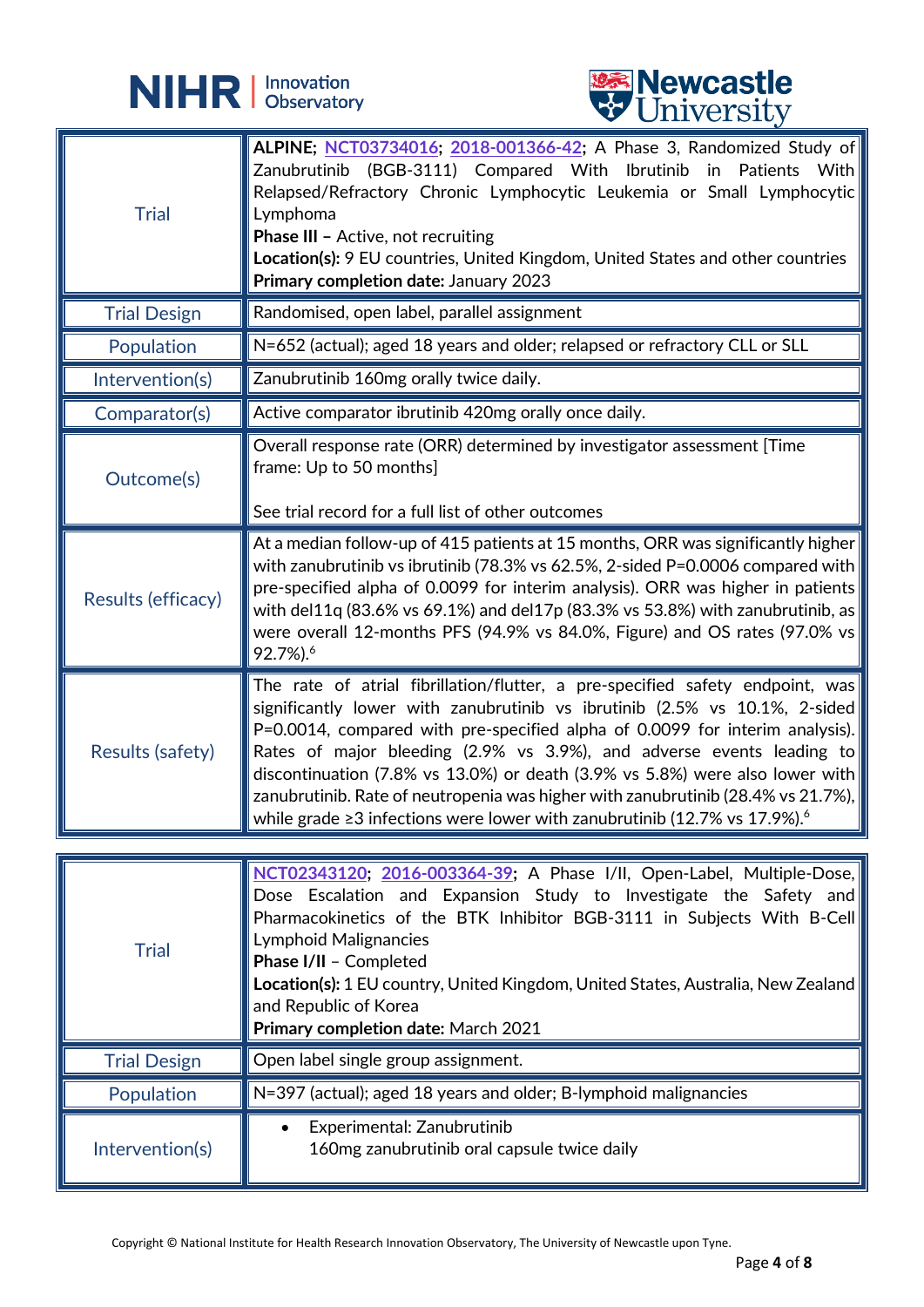



|                         | <b>OTHACTOIG</b>                                                                                                                                                                                                                                                                                                                                                                                                                                                                                                                                             |
|-------------------------|--------------------------------------------------------------------------------------------------------------------------------------------------------------------------------------------------------------------------------------------------------------------------------------------------------------------------------------------------------------------------------------------------------------------------------------------------------------------------------------------------------------------------------------------------------------|
|                         | $3 + 3$ dose escalation: 40, 80, 160, or 320mg oral capsule once daily                                                                                                                                                                                                                                                                                                                                                                                                                                                                                       |
| Comparator(s)           | $N/A$ .                                                                                                                                                                                                                                                                                                                                                                                                                                                                                                                                                      |
| Outcome(s)              | Number of participants with adverse events [Time Frame: From first dose to<br>within 28 days of last dose of BGB-3111 ]<br>Creating a safety profile<br>See trial record for a full list of other outcomes                                                                                                                                                                                                                                                                                                                                                   |
| Results (efficacy)      | Median BTK occupancy in peripheral blood mononuclear cells was >95% at all<br>doses. Sustained complete (>95%) BTK occupancy in lymph node biopsy<br>specimens was more frequent with 160 mg twice daily than 320 mg once daily<br>$(89\% \text{ vs } 50\%; P = .0342)$ . Consequently, 160 mg twice daily was selected for<br>further investigation. Among 78 efficacy-evaluable CLL/SLL patients, the overall<br>response rate was 96.2% (95% confidence interval, 89.2-99.2). Estimated<br>progression-free survival at 12 months was 100%. <sup>21</sup> |
| <b>Results (safety)</b> | With median follow-up of 13.7 months (range, 0.4-30.5 months), 89 CLL/SLL<br>patients (94.7%) remain on study. Most toxicities were grade 1/2; neutropenia<br>was the only grade 3/4 toxicity observed in >2 patients. One patient<br>experienced a grade 3 subcutaneous hemorrhage. <sup>21</sup>                                                                                                                                                                                                                                                           |

# **Estimated Cost**

The cost of zanubrutinib was confidential at the time of producing this briefing.

### **Relevant Guidance**

NICE Guidance

- NICE Technology Appraisal Guidance. Acalabrutinib for treating chronic lymphocytic leukaemia (TA689). April 2021.
- NICE Technology Appraisal Guidance. Venetoclax with rituximab for previously treated chronic lymphocytic leukaemia (TA561). February 2019.
- NICE Technology Appraisal Guidance. Venetoclax for treating chronic lymphocytic leukaemia (TA487). November 2017.
- NICE Technology Appraisal Guidance. Ibrutinib for previously treated chronic lymphocytic leukaemia and untreated chronic lymphocytic leukaemia with 17p deletion or TP53 mutation (TA429). January 2017.
- NICE Technology Appraisal Guidance. Idelalisib for treating chronic lymphocytic leukaemia (TA359). October 2015.
- NICE Technology Appraisal Guidance. Rituximab for the treatment of relapsed or refractory chronic lymphocytic leukaemia (TA193). July 2010.
- NICE Technology Appraisal Guidance. Guidance on the use of fludarabine for B-cell chronic lymphocytic leukaemia (TA29). September 2001.

NHS England (Policy/Commissioning) Guidance

• NHS Northern Cancer Alliance. Haematology Cancer Clinical Guidelines. November 2019.

Other Guidance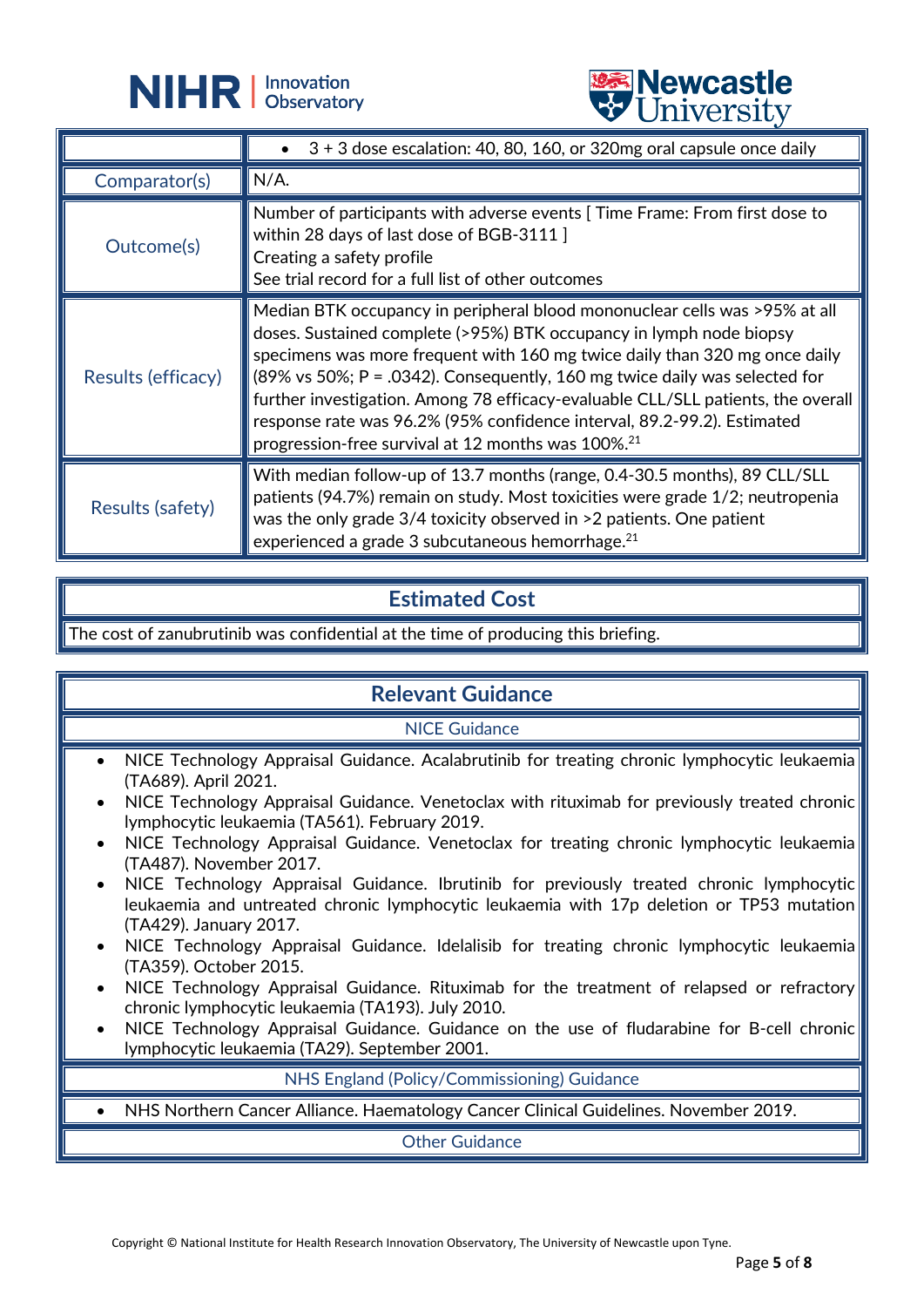



• European Society for Medical Oncology (ESMO). Chronic Lymphocytic Leukaemia: ESMO Clinical Practice Guidelines for diagnosis, treatment and follow-up. October 2020.<sup>22</sup>

L

British Committee for Standards in Haematology. Guidelines on the diagnosis, investigation and management of chronic lymphocytic leukaemia. October 2012. $^{\rm 23}$ 

### **Additional Information**

BeiGene Ltd did not enter information about this technology onto the UK PharmaScan database; the primary source of information for UK horizon scanning organisations on new medicines in development. As a result, the NIHR Innovation Observatory has had to obtain data from other sources. UK PharmaScan is an essential tool to support effective NHS forward planning; allowing more effective decision making and faster uptake of innovative new medicines for patients who could benefit. We urge pharmaceutical companies to use UK PharmaScan so that we can be assured of up-to-date, accurate and comprehensive information on new medicines.

### **References**

| $\mathbf{1}$   | Clinicaltrials.gov. A Study of Zanubrutinib (BGB-3111) Versus Ibrutinib in Participants With   |
|----------------|------------------------------------------------------------------------------------------------|
|                | Relapsed/Refractory Chronic Lymphocytic Leukemia (ALPINE). Trial ID: NCT03734016. Status:      |
|                | Active, not recruiting. Available from: https://clinicaltrials.gov/ct2/show/NCT03734016        |
|                | [Accessed 16 Dec 2021].                                                                        |
| $\overline{2}$ | BeiGene Ltd. Zanubrutinib. Available from: https://www.beigene.com/science-and-product-        |
|                | portfolio/pipeline/zanubrutinib [Accessed 16 Dec 2021].                                        |
| 3              | National Cancer Institute, Zanubrutinib. Available from:                                       |
|                | https://www.cancer.gov/publications/dictionaries/cancer-drug/def/zanubrutinib [Accessed        |
|                | 17 Dec 2021].                                                                                  |
| 4              | Clinicaltrials.gov. Long-term Extension Study of Zanubrutinib (BGB-3111) Regimens in           |
|                | Participants With B-cell Malignancies. Trial ID: NCT04170283. Status: Enrolling by invitation. |
|                | Available from: https://clinicaltrials.gov/ct2/show/NCT04170283 [Accessed 04 Jan 2022].        |
| 5              | European Medicines Agency (EMA). Summary of Product Characteristics - Brukinsa                 |
|                | (zanubrutinib). Available from: https://www.ema.europa.eu/en/documents/product-                |
|                | information/brukinsa-epar-product-information_en.pdf [Accessed 20 Jan 2021].                   |
| 6              | Hillmen P, Eichhorst B, Brown JR, Lamanna N, O'Brien S, Tam CS, et al. First interim analysis  |
|                | of ALPINE study: Results of a phase 3 randomized study of zanubrutinib vs ibrutinib in         |
|                | patients with relapsed/refractory chronic lymphocytic leukemia/small lymphocytic               |
|                | lymphoma. 2021 European Hematology Association Virtual Congress. Jun 2021; Abstract            |
|                | LB1900. Available from: https://library.ehaweb.org/eha/2021/eha2021-virtual-                   |
|                | congress/330170/peter.hillmen.first.interim.analysis.of.alpine.study.results.of.a.phase.3.ht   |
|                | ml.                                                                                            |
| 7              | European Medicines Agency (EMA). Brukinsa (zanubrutinib). 2021. Available from:                |
|                | https://www.ema.europa.eu/en/medicines/human/EPAR/brukinsa [Accessed 17 Jan 2022].             |
| 8              | Business Wire. BeiGene Announces Authorisation of BRUKINSA (zanubrutinib) from the             |
|                | United Kingdom's MHRA for the Treatment of Adults with Waldenström's                           |
|                | Macroglobulinemia in Great Britain. 2021. Available from:                                      |
|                | https://www.businesswire.com/news/home/20211214006346/en/BeiGene-Announces-                    |
|                | Authorisation-of-BRUKINSA-zanubrutinib-from-the-United-Kingdom%E2%80%99s-MHRA-                 |
|                | for-the-Treatment-of-Adults-with-Waldenstr%C3%B6m%E2%80%99s-Macroglobulinemia-in-              |
|                | Great-Britain [Accessed 17 Jan 2022].                                                          |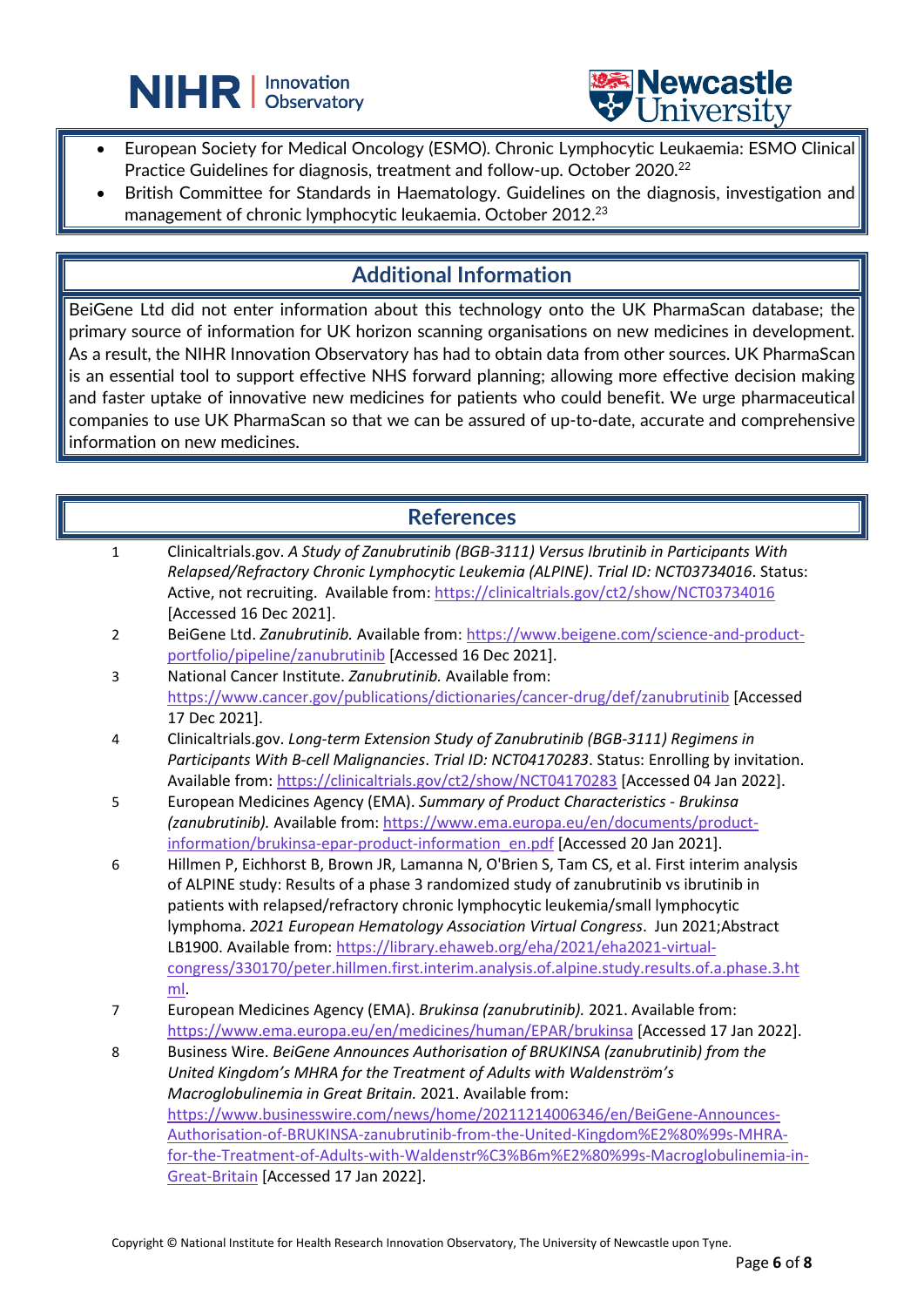# **NIHR** | Innovation



- 9 Clinicaltrials.gov. *Phase II/III clinical development of zanubrutinib.* Available from: [https://clinicaltrials.gov/ct2/results?term=zanubrutinib%2C+BeiGene&age\\_v=&gndr=&type](https://clinicaltrials.gov/ct2/results?term=zanubrutinib%2C+BeiGene&age_v=&gndr=&type=&rslt=&phase=1&phase=2&Search=Apply) [=&rslt=&phase=1&phase=2&Search=Apply](https://clinicaltrials.gov/ct2/results?term=zanubrutinib%2C+BeiGene&age_v=&gndr=&type=&rslt=&phase=1&phase=2&Search=Apply) [Accessed 16 Dec 2021].
- 10 Macmillan. *Chronic Lymphocytic Leukaemia (CLL).* 2018. Available from: [https://www.macmillan.org.uk/cancer-information-and-support/leukaemia/chronic](https://www.macmillan.org.uk/cancer-information-and-support/leukaemia/chronic-lymphocytic-leukaemia-cll)[lymphocytic-leukaemia-cll](https://www.macmillan.org.uk/cancer-information-and-support/leukaemia/chronic-lymphocytic-leukaemia-cll) [Accessed 17 Dec 2021].
- 11 NHS. *Chronic lymphocytic leukaemia.* 2019. Available from: <https://www.nhs.uk/conditions/chronic-lymphocytic-leukaemia/> [Accessed 17 Dec 2021].
- 12 Macmillan. *Small Lymphocytic Lymphoma (SLL).* 2021. Available from: [https://www.macmillan.org.uk/cancer-information-and-support/lymphoma/small](https://www.macmillan.org.uk/cancer-information-and-support/lymphoma/small-lymphocytic)[lymphocytic](https://www.macmillan.org.uk/cancer-information-and-support/lymphoma/small-lymphocytic) [Accessed 17 Dec 2021].
- 13 Macmillan. *Causes of Chronic Lymphocytic Leukaemia (CLL).* 2017. Available from: <https://www.macmillan.org.uk/cancer-information-and-support/leukaemia/causes> [Accessed 04 Jan 2021].
- 14 National Cancer Institute. *Definition of relapse.* Available from: <https://www.cancer.gov/publications/dictionaries/cancer-terms/def/relapse> [Accessed 17 Dec 2021].
- 15 National Cancer Institute. *Definition of refractory cancer.* Available from: <https://www.cancer.gov/publications/dictionaries/cancer-terms/def/refractory-cancer> [Accessed 17 Dec 2021].
- 16 NHS Digital. *Hospital Admitted Patient Care Activity, 2020-21.* Available from: [https://digital.nhs.uk/data-and-information/publications/statistical/hospital-admitted](https://digital.nhs.uk/data-and-information/publications/statistical/hospital-admitted-patient-care-activity/2020-21)[patient-care-activity/2020-21](https://digital.nhs.uk/data-and-information/publications/statistical/hospital-admitted-patient-care-activity/2020-21) [Accessed 09 Dec 2021].
- 17 Cancer Research UK. *Chronic lymphocytic leukaemia (CLL) statistics.* Available from: [https://www.cancerresearchuk.org/health-professional/cancer-statistics/statistics-by](https://www.cancerresearchuk.org/health-professional/cancer-statistics/statistics-by-cancer-type/leukaemia-cll#heading-Zero)[cancer-type/leukaemia-cll#heading-Zero](https://www.cancerresearchuk.org/health-professional/cancer-statistics/statistics-by-cancer-type/leukaemia-cll#heading-Zero) [Accessed 17 Dec 2021].
- 18 Youron P, Singh C, Jindal N, Malhotra P, Khadwal A, Jain A, et al. Quality of life in patients of chronic lymphocytic leukemia using the EORTC QLQ-C30 and QLQ-CLL17 questionnaire. *European Journal of Haematology*. 2020;105(6):755-62. Available from: [https://doi.org/https://doi.org/10.1111/ejh.13503.](https://doi.org/https:/doi.org/10.1111/ejh.13503)
- 19 Shanafelt TD, Bowen D, Venkat C, Slager SL, Zent CS, Kay NE, et al. Quality of life in chronic lymphocytic leukemia: an international survey of 1482 patients. *British Journal of Haematology*. 2007;139(2):255-64. Available from: [https://doi.org/https://doi.org/10.1111/j.1365-2141.2007.06791.x.](https://doi.org/https:/doi.org/10.1111/j.1365-2141.2007.06791.x)
- 20 NICE. *Lymphoid leukaemia - Treating relapsed or refractory chronic lymphocytic leukaemia.* Available from: [https://pathways.nice.org.uk/pathways/blood-and-bone-marrow](https://pathways.nice.org.uk/pathways/blood-and-bone-marrow-cancers/lymphoid-leukaemia#content=view-node%3Anodes-treating-relapsed-or-refractory-chronic-lymphocytic-leukaemia)[cancers/lymphoid-leukaemia#content=view-node%3Anodes-treating-relapsed-or-refractory](https://pathways.nice.org.uk/pathways/blood-and-bone-marrow-cancers/lymphoid-leukaemia#content=view-node%3Anodes-treating-relapsed-or-refractory-chronic-lymphocytic-leukaemia)[chronic-lymphocytic-leukaemia](https://pathways.nice.org.uk/pathways/blood-and-bone-marrow-cancers/lymphoid-leukaemia#content=view-node%3Anodes-treating-relapsed-or-refractory-chronic-lymphocytic-leukaemia) [Accessed 17 Dec 2021].
- 21 Tam CS, Trotman J, Opat S, Burger JA, Cull G, Gottlieb D, et al. Phase 1 study of the selective BTK inhibitor zanubrutinib in B-cell malignancies and safety and efficacy evaluation in CLL. *Blood*. 2019 Sep 12;134(11):851-9. Available from: [https://doi.org/10.1182/blood.2019001160.](https://doi.org/10.1182/blood.2019001160)
- 22 Eichhorst B, Robak T, Montserrat E, Ghia P, Niemann CU, Kater AP, et al. Chronic lymphocytic leukaemia: ESMO Clinical Practice Guidelines for diagnosis, treatment and follow-up. *Ann Oncol*. 2021;32(1):23-33. Available from: [https://doi.org/10.1016/j.annonc.2020.09.019.](https://doi.org/10.1016/j.annonc.2020.09.019)
- 23 Oscier D, Dearden C, Eren E, Fegan C, Follows G, Hillmen P, et al. Guidelines on the diagnosis, investigation and management of chronic lymphocytic leukaemia. *British Journal of Haematology*. 2012;159(5):541-64. Available from: [https://doi.org/https://doi.org/10.1111/bjh.12067.](https://doi.org/https:/doi.org/10.1111/bjh.12067)